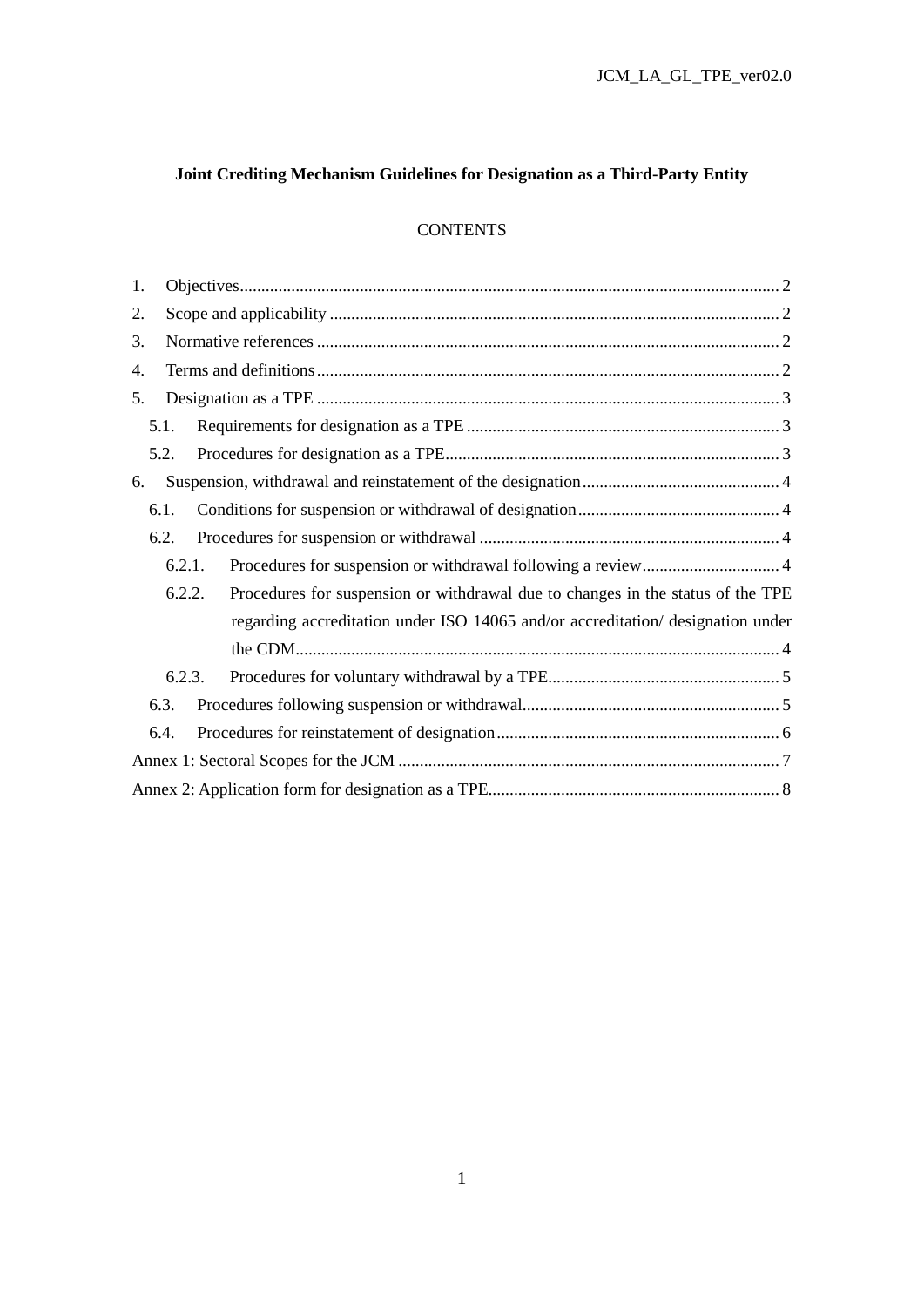## **1. Objectives**

- 1. The objectives of the "Joint Crediting Mechanism Guidelines for designation as a Third-Party Entity" (hereinafter referred to as "these Guidelines") are as follows:
	- (a) To establish the criteria and procedures for designation of third-party entities (hereinafter referred to as the "TPEs"), to perform validation and verification activities under the Joint Crediting Mechanism (hereinafter referred to as "JCM"); and
	- (b) To establish the criteria and procedures for suspension and withdrawal, and procedures for reinstatement of designation of TPEs.

### **2. Scope and applicability**

- 2. These Guidelines are applicable to candidate entities, TPEs, the Joint Committee and the secretariat with respect to designation, suspension and withdrawal of TPEs.
- 3. These Guidelines describe standards which are requirements to be met, except guidance indicated with terms "should" and "may" as defined in paragraph 7 below.

#### **3. Normative references**

- 4. The following referenced documents are indispensable for the application of these Guidelines:
	- (a) ISO 14065:2013 Greenhouse gases Requirements for greenhouse gas validation and verification bodies for use in accreditation or other forms of recognition; and
	- (b) Clean Development Mechanism Accreditation Standard for Operational Entities.

## **4. Terms and definitions**

- 5. TPEs are entities designated by the Joint Committee as qualified to validate proposed JCM projects and/or verify GHG emission reductions or removals as a result of registered JCM projects.
- 6. Candidate entities are entities which have applied to be designated by the Joint Committee as TPEs.
- 7. The following terms apply in these Guidelines:
	- (a) "Should" is used to indicate that among several possibilities, one course of action is recommended as particularly suitable; and
	- (b) "May" is used to indicate what is permitted.
- 8. Terms in these Guidelines are defined in JCM Glossary of Terms available on the JCM website.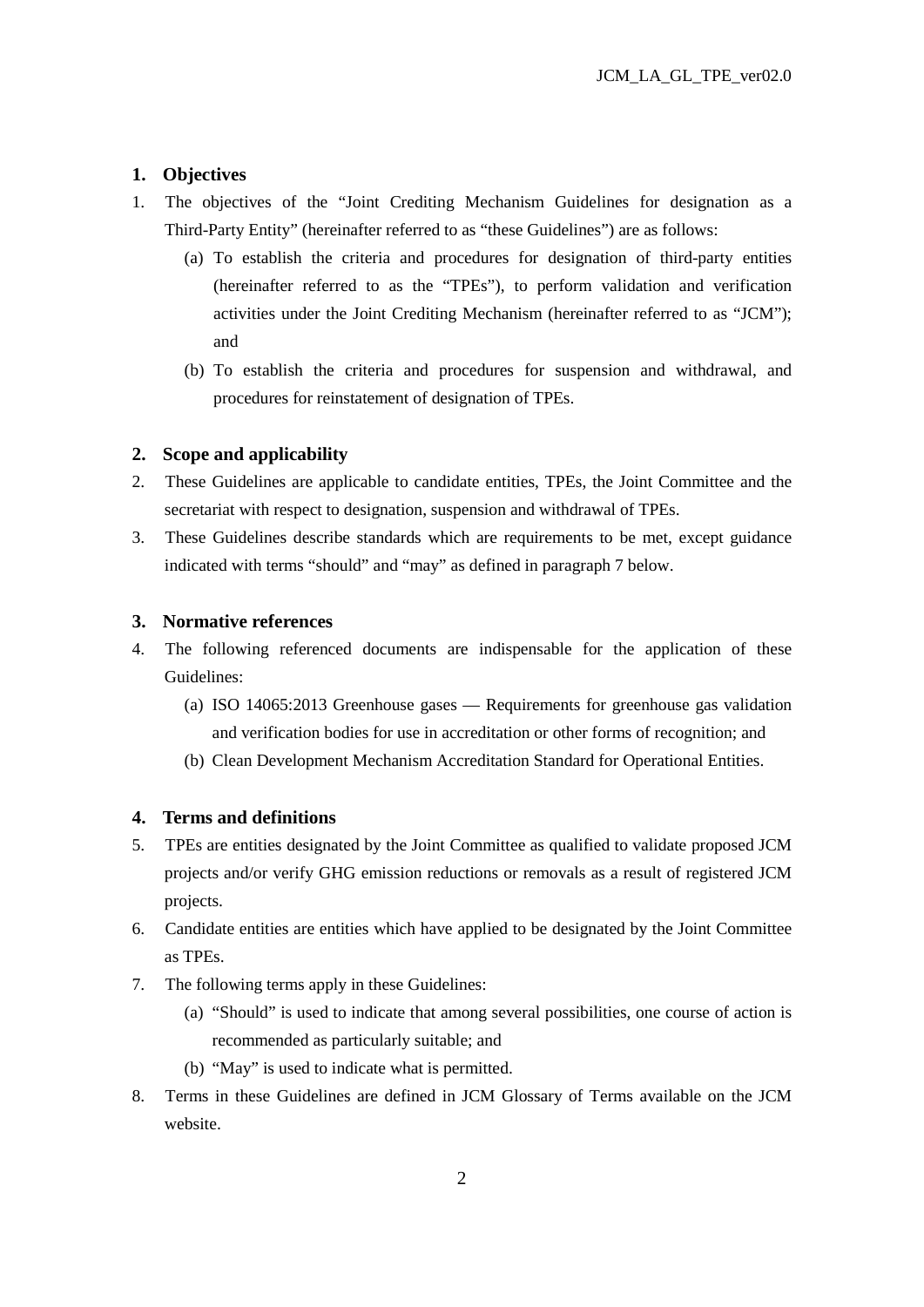#### **5. Designation as a TPE**

#### **5.1. Requirements for designation as a TPE**

- 9. To be designated as a TPE, a candidate entity fulfills all requirements as listed paragraphs 10 and 11 below.
- 10. Candidate entities are either:
	- (a) Entities accredited under ISO 14065 by an accreditation body that is a member of the International Accreditation Forum (hereinafter referred to as "IAF") based on ISO 14064-2; or
	- (b) Designated Operational Entities (hereinafter referred to as "DOEs") or operational entities accredited by the Executive Board under the Clean Development Mechanism (hereinafter referred to as "CDM").
- 11. Candidate entities have sufficient knowledge of the JCM between the Lao People's Democratic Republic and Japan by reading and knowing all applicable rules and guidelines of the JCM.

#### **5.2. Procedures for designation as a TPE**

- 12. Sectoral scopes under the JCM are described in Annex 1.
- 13. A candidate entity submits the application form as shown in Annex 2 in these Guidelines to the Joint Committee.
- 14. When a TPE wishes to be designated under the JCM for additional sectoral scopes, the TPE submits the application form and seeks its designation for those sectoral scopes.
- 15. The secretariat checks whether the application form is complete, and communicates the result to the candidate entity within seven (7) days after the receipt of the submission.
- 16. When the application is deemed complete, the Joint Committee decides whether to designate the candidate entity as a TPE or reject the application.
- 17. When the Joint Committee designates the candidate entity, applicable sectoral scopes under the JCM for such entity are decided on the basis of:
	- (a) In case the candidate entities are accredited under ISO 14065, sectoral competence of the candidate entities as described in their application; and
	- (b) In case the candidate entities are designated/accredited under the CDM, the sectoral scopes identical to those under the CDM unless otherwise decided by the Joint Committee.
- 18. The secretariat notifies the result of the above decision to the candidate entity and makes the relevant information of the designated TPE and the sectoral scopes publicly available through the JCM website.
- 19. When the TPE changes its contact details, the TPE notifies the secretariat of such changes by electronic means immediately.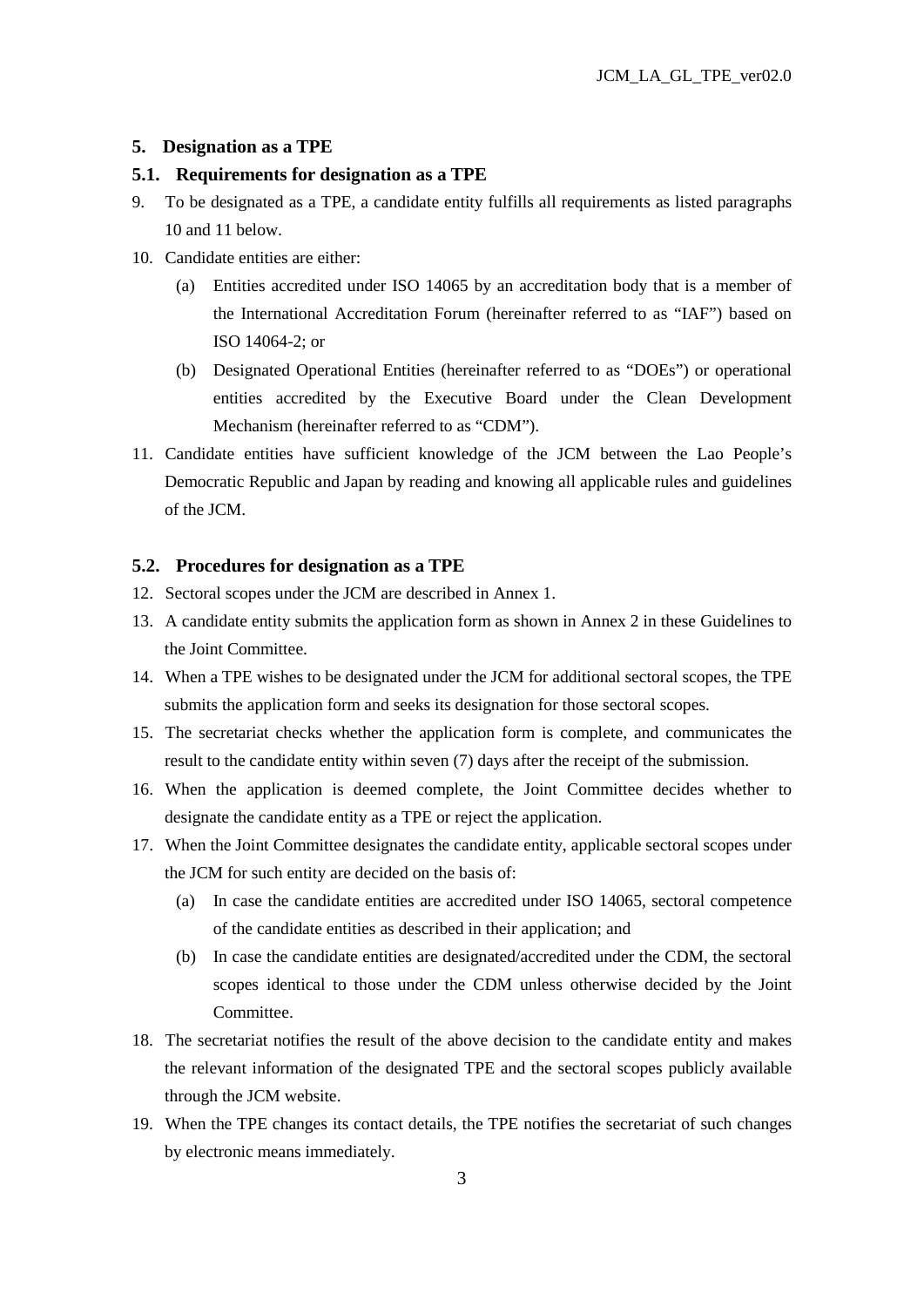#### **6. Suspension**, **withdrawal and reinstatement of the designation<sup>1</sup>**

### **6.1. Conditions for suspension or withdrawal of designation**

- 20. The designation is suspended or withdrawn under the following conditions:
	- (a) When the Joint Committee decides that the TPE no longer complies with the applicable JCM rules and guidelines following the review conducted by the Joint Committee;
	- (b) When the status of the TPE changes regarding accreditation under ISO 14065 and/or accreditation/designation under the CDM; and
	- (c) When the TPE voluntarily withdraws its designation status under the JCM.

## **6.2. Procedures for suspension or withdrawal**

#### **6.2.1. Procedures for suspension or withdrawal following a review**

- 21. The Joint Committee may conduct a review on whether a TPE continues to comply with the applicable JCM rules and guidelines. Such review may include on-site visits to evaluate the performance of a TPE. The Joint Committee may decide to appoint external experts or organizations which assist part of its work regarding the review.
- 22. If the Joint Committee has carried out a review and found that the TPE no longer complies with the applicable JCM rules and guidelines, the Joint Committee decides on whether to suspend or withdraw the designation of the TPE for some or all sectoral scopes, but only after the TPE has had the possibility of a hearing. The suspension or withdrawal immediately commences on the date when the decision is taken by the Joint Committee.

# **6.2.2. Procedures for suspension or withdrawal due to changes in the status of the TPE regarding accreditation under ISO 14065 and/or accreditation/designation under the CDM**

- 23. For a TPE accredited only under ISO 14065, when its accreditation under ISO 14065 is suspended or withdrawn for some or all sectoral scopes<sup>2</sup>, the designation of the TPE for the corresponding sectoral scopes under the JCM is suspended or withdrawn on the date such suspension or withdrawal commences.
- 24. For a TPE designated only under the CDM, when the accreditation/designation is suspended or withdrawn for some or all sectoral scopes, the designation of the TPE for the corresponding sectoral scopes under the JCM is suspended or withdrawn on the date such suspension or withdrawal commences.

1

<sup>1</sup> Suspension or withdrawal of the designation may be for some or all sectoral scopes.

<sup>&</sup>lt;sup>2</sup> "Withdrawal for some sectoral scopes" is described as "reducing scopes" under ISO 14065.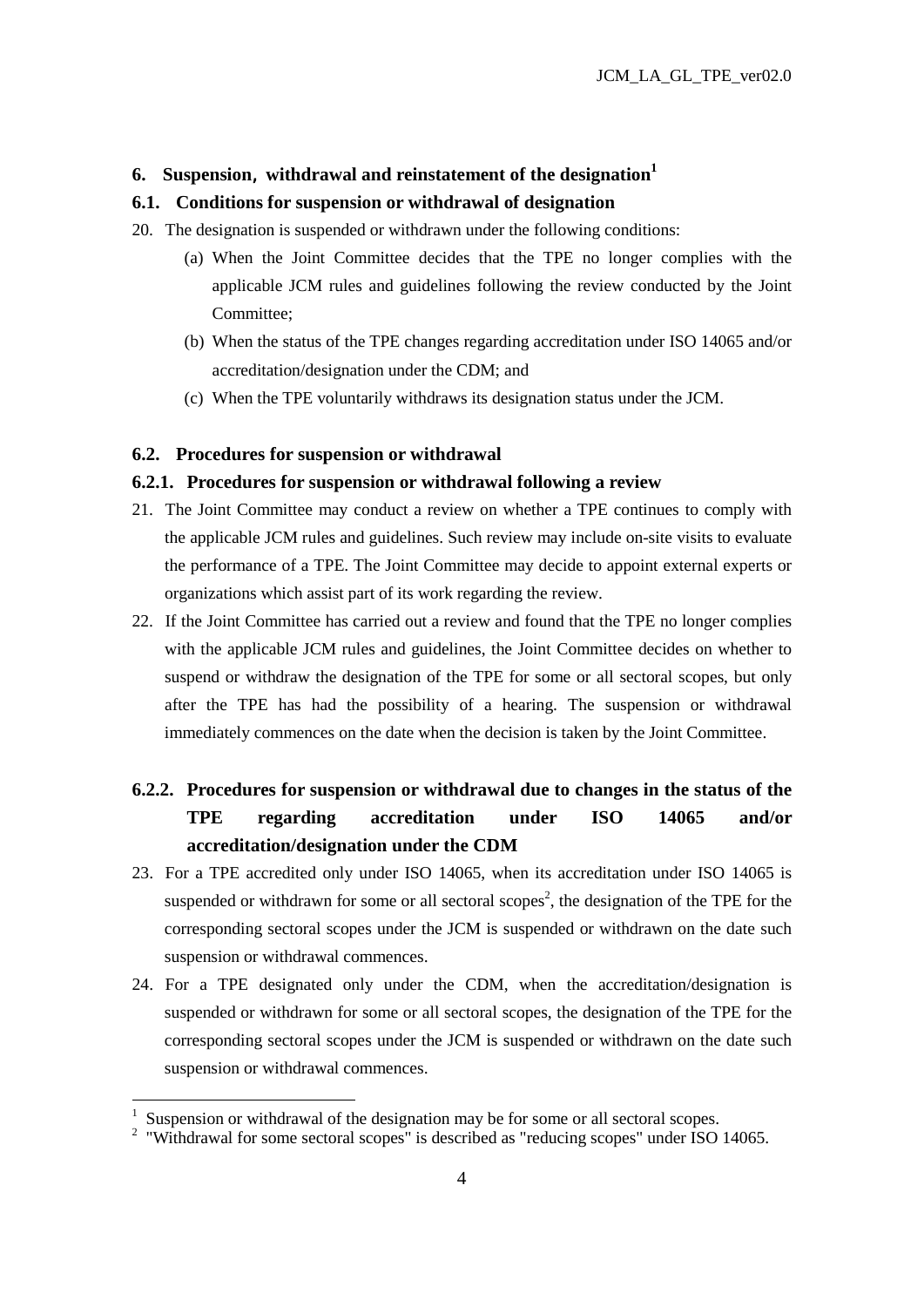- 25. For a TPE accredited under ISO14065 and designated under the CDM:
	- (a) When either accreditation under ISO 14065 or accreditation/designation under the CDM is suspended or withdrawn for some or all sectoral scopes, the designation of the TPE for the corresponding sectoral scopes under the JCM is suspended or withdrawn on the date such suspension or withdrawal commences except for the cases described in subparagraphs (b) and (c) below;
	- (b) When either the TPE voluntarily withdraws the accreditation for some or all sectoral scopes under ISO 14065 or the TPE voluntarily withdraws the accreditation for some or all sectoral scopes under the CDM, without being suspended, the designation of the TPE under the JCM is maintained for the corresponding sectoral scopes for which the TPE continues its accreditation or designation under the other programme; and
	- (c) When either the TPE voluntarily withdraws the accreditation for some or all sectoral scopes under ISO 14065 or the TPE voluntarily withdraws the accreditation for some or all sectoral scopes under the CDM, which is currently under suspension, the designation of the TPE for the corresponding sectoral scopes under the JCM is suspended until the Joint Committee decides whether to withdraw or reinstate the designation.
- 26. In case the status of the TPE falls under the conditions described in paragraphs 23 to 25 above, the TPE notifies the Joint Committee of such status without delay.

#### **6.2.3. Procedures for voluntary withdrawal by a TPE**

- 27. A TPE may withdraw its designation status for some or all sectoral scopes by submitting the letter through electric means specified on the JCM website, to the Joint Committee indicating the following:
	- (a) Name of the TPE with the signature of its authorized representative;
	- (b) Sectoral scopes that the TPE wishes to withdraw; and
	- (c) Date when the TPE wishes to withdraw its designation.
- 28. Voluntary withdrawal of the designation by a TPE for some or all sectoral scopes is effective on the same date indicated in line with paragraph 27(c) above.
- 29. Voluntary withdrawal of the designation by a TPE does not free the TPE from its contractual arrangement.

#### **6.3. Procedures following suspension or withdrawal**

30. When the designation of a TPE is suspended or withdrawn for some or all sectoral scopes, the Joint Committee makes the name of the TPE, its status regarding sectoral scopes suspended or withdrawn and the reasons for the suspension or withdrawal publicly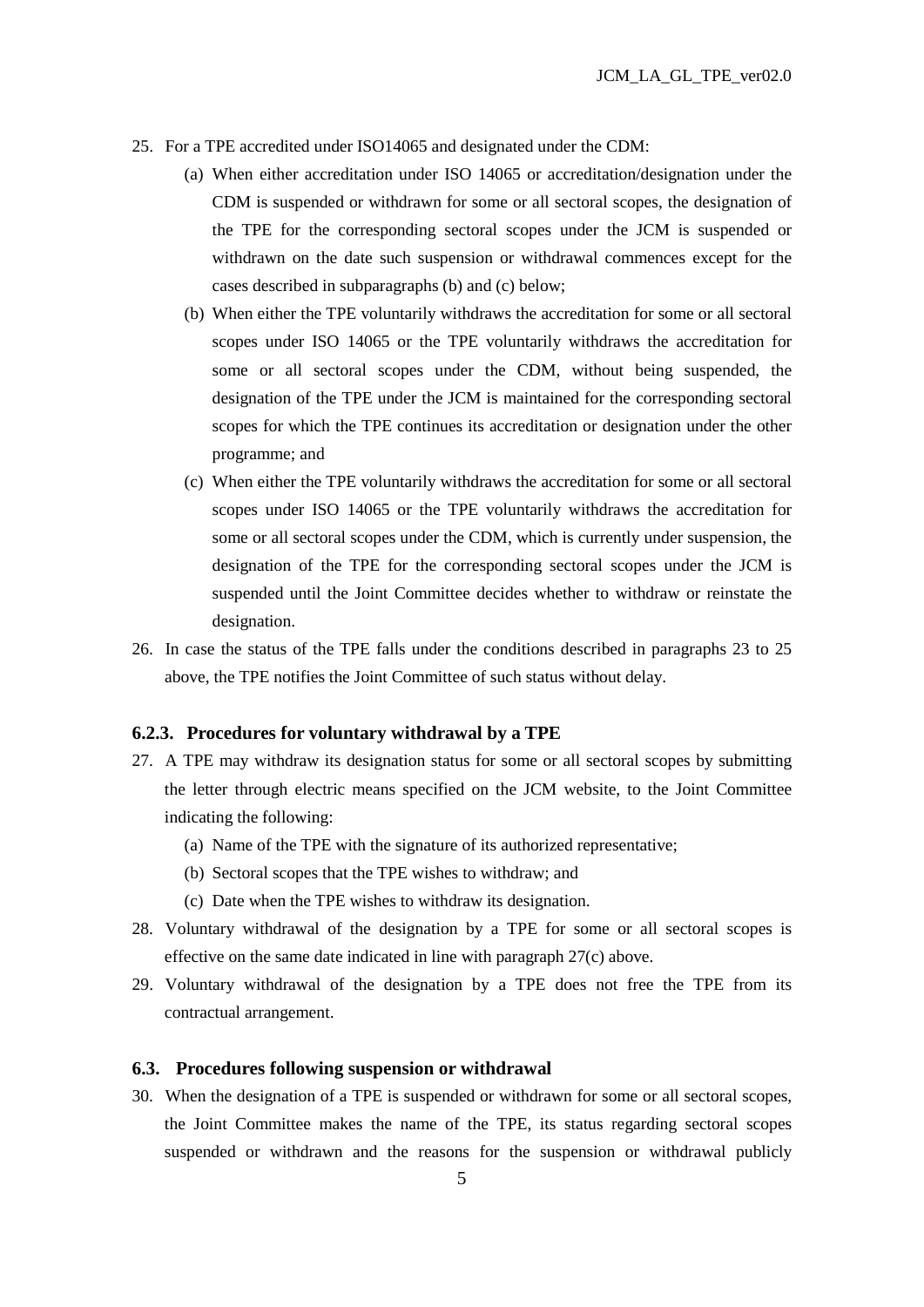available through the JCM website without delay.

- 31. When the designation of a TPE is suspended or withdrawn for some or all sectoral scopes, the TPE notifies all affected organizations including project participants which the TPE is under contract to perform JCM validation and/or verification activities by the time of suspension or withdrawal.
- 32. When the designation of a TPE is suspended, the TPE may continue its ongoing JCM validation and/or verification activities for which the contract was in force at the time of its suspension.
- 33. When the designation of a TPE is withdrawn for some or all sectoral scopes, the TPE does not continue any JCM validation and/or verification activities for the sectoral scopes withdrawn.
- 34. Projects which had been already validated or verified by the TPE are not affected by its suspension or withdrawal, however, the Joint Committee may conduct any actions to these projects.

#### **6.4. Procedures for reinstatement of designation**

- 35. When a TPE whose designation is suspended or withdrawn for some or all sectoral scopes in line with paragraph 20(a) above wishes its designation to be reinstated, the TPE submits the application form and documents which explain corrective actions for the causes of its suspension.
- 36. When a TPE whose designation is suspended or withdrawn for some or all sectoral scopes in line with paragraph 20(b) above wishes its designation to be reinstated after the suspension is lifted or the accreditation is reinstated under ISO 14065 and/or the CDM, the TPE submits the application form.
- 37. When a TPE whose designation is voluntarily withdrawn in line with paragraph 20(c) above wishes its designation to be reinstated, the entity submits the application form.
- 38. The Joint Committee decides on whether to reinstate the designation of the suspended or withdrawn TPE based on the submitted documents.
- 39. When the designation of a TPE is reinstated, the secretariat makes the name of the TPE and its reinstated sectoral scopes publicly available through the JCM website without delay.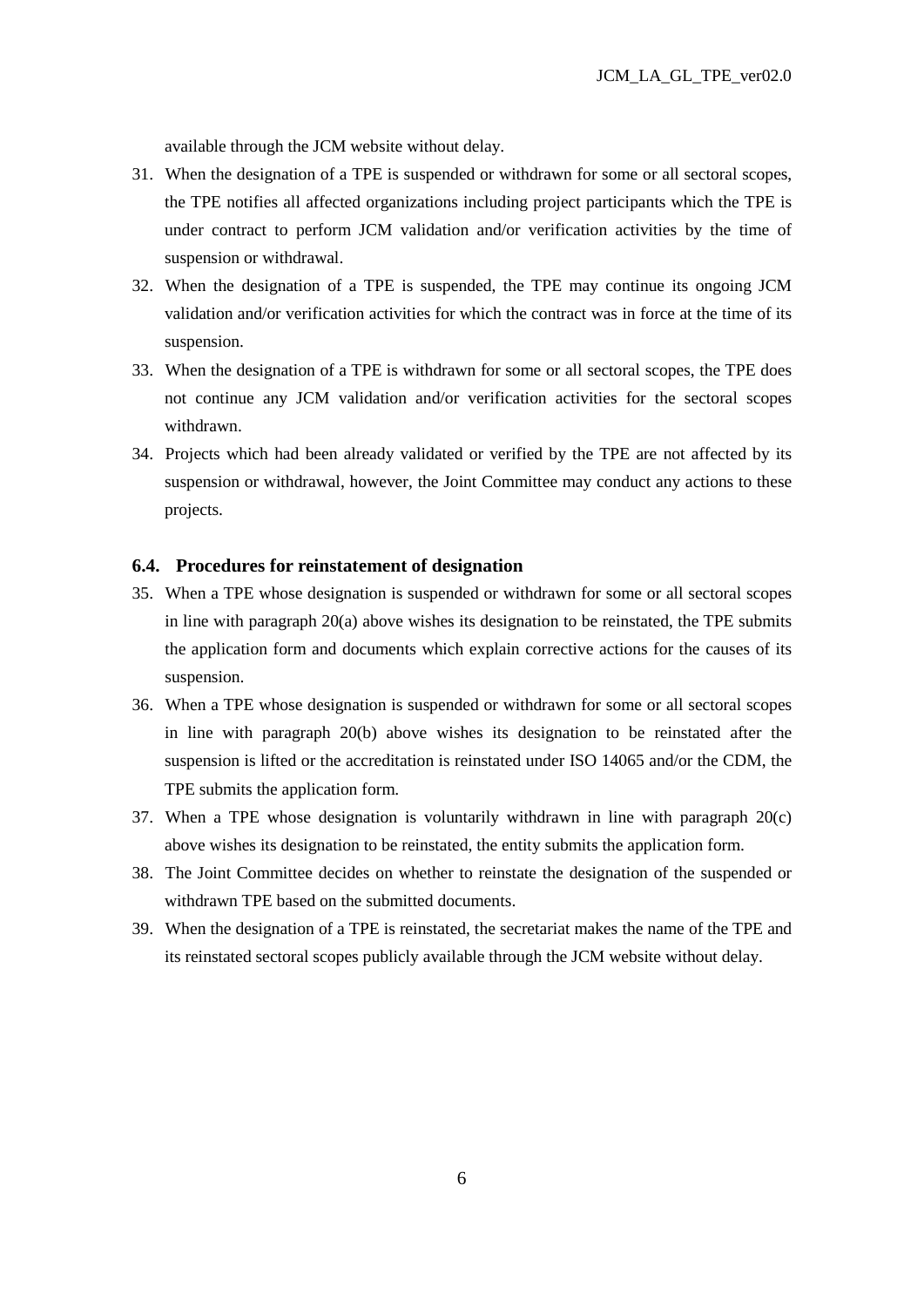## **Annex 1: Sectoral Scopes for the JCM**

- 1. Energy industries (renewable / non-renewable sources)
- 2. Energy distribution
- 3. Energy demand
- 4. Manufacturing industries
- 5. Chemical industry
- 6. Construction
- 7. Transport
- 8. Mining/Mineral production
- 9. Metal production
- 10. Fugitive emissions from fuels (solid, oil and gas)
- 11. Fugitive emissions from production and consumption of halocarbons and sulphur hexafluoride
- 12. Solvents use
- 13. Waste handling and disposal
- 14. Reducing Emissions from Deforestation and Forest Degradation in developing countries; and the role of conservation, sustainable management of forests and enhancement of forest carbon stocks in developing countries (REDD-plus) and afforestation and reforestation
- 15. Agriculture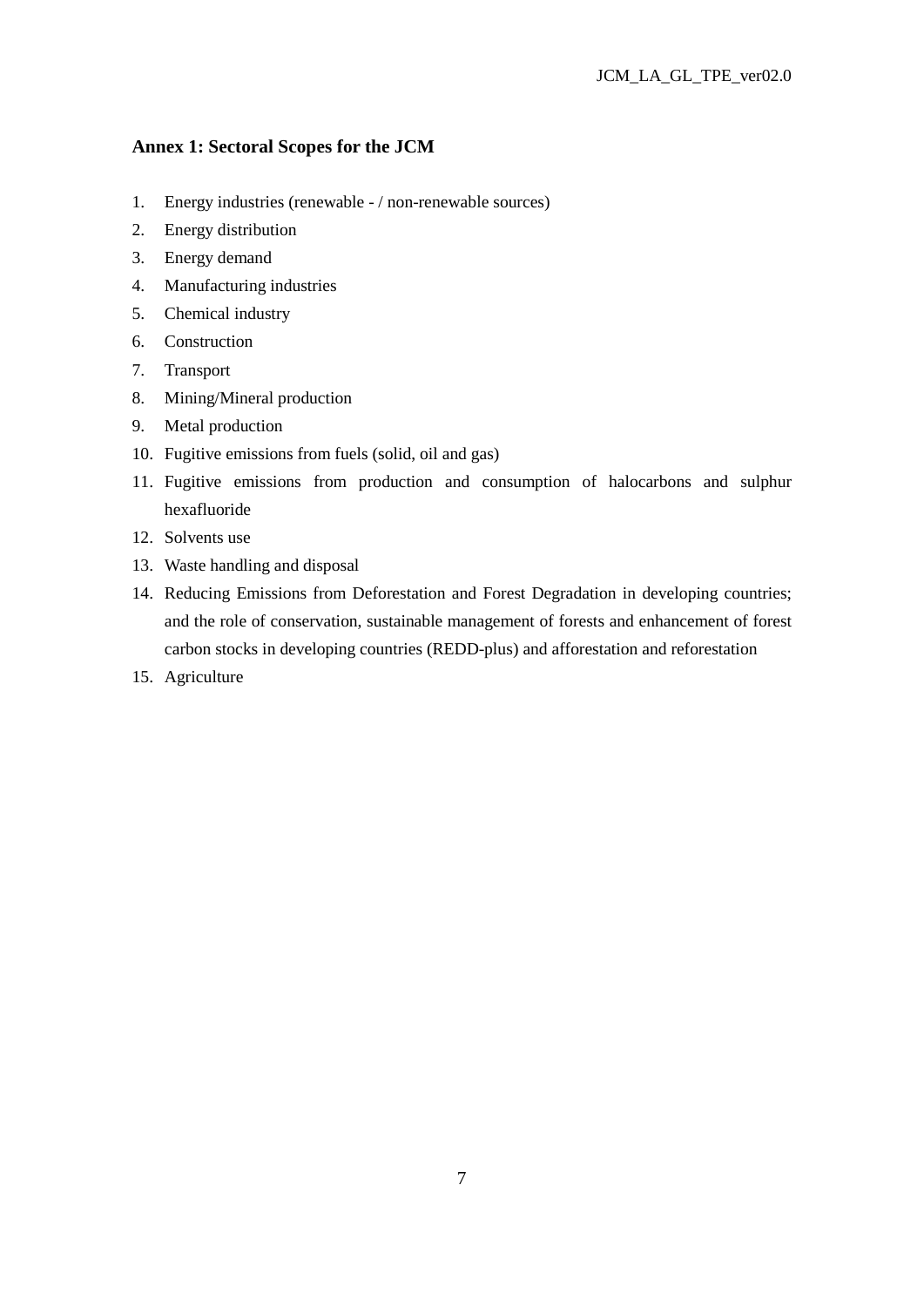| Name of entity |                                                              |                                                                                  |  |  |
|----------------|--------------------------------------------------------------|----------------------------------------------------------------------------------|--|--|
| Central office |                                                              |                                                                                  |  |  |
|                | Physical address                                             |                                                                                  |  |  |
|                |                                                              |                                                                                  |  |  |
|                | Postal<br>address<br>(i f)                                   |                                                                                  |  |  |
|                | different from above)                                        |                                                                                  |  |  |
|                | Contact details                                              | Telephone:                                                                       |  |  |
|                |                                                              | Mobile:                                                                          |  |  |
|                |                                                              | Email:                                                                           |  |  |
|                | Office in Japan, if applicable                               |                                                                                  |  |  |
|                | Physical address                                             |                                                                                  |  |  |
|                |                                                              |                                                                                  |  |  |
|                | address<br>Postal<br>$($ if                                  |                                                                                  |  |  |
|                | different from above)                                        |                                                                                  |  |  |
|                | Contact details                                              | Telephone:                                                                       |  |  |
|                |                                                              | Mobile:                                                                          |  |  |
|                |                                                              | Email:                                                                           |  |  |
|                | Office in the host country, if applicable                    |                                                                                  |  |  |
|                | Physical address                                             |                                                                                  |  |  |
|                |                                                              |                                                                                  |  |  |
|                | $($ if<br>Postal<br>address                                  |                                                                                  |  |  |
|                | different from above)                                        |                                                                                  |  |  |
|                | Contact details                                              | Telephone:                                                                       |  |  |
|                |                                                              | Mobile:                                                                          |  |  |
|                |                                                              | Email:                                                                           |  |  |
| Application    | Check as appropriate                                         |                                                                                  |  |  |
| condition      |                                                              |                                                                                  |  |  |
|                |                                                              | Accredited under ISO 14065 by an accreditation body that is a member of the      |  |  |
|                |                                                              | International Accreditation Forum based on ISO 14064-2.                          |  |  |
|                | Sectoral scope(s)                                            |                                                                                  |  |  |
|                | for validation                                               |                                                                                  |  |  |
|                | Sectoral scope(s)                                            |                                                                                  |  |  |
|                | for verification                                             |                                                                                  |  |  |
|                |                                                              |                                                                                  |  |  |
|                |                                                              | A Designated Operational Entity (DOE) or an operational entity accredited by the |  |  |
|                | Executive Board under the Clean Development Mechanism (CDM). |                                                                                  |  |  |
|                | Sectoral scope(s)                                            |                                                                                  |  |  |
|                | for validation                                               |                                                                                  |  |  |
|                | Sectoral scope(s)                                            |                                                                                  |  |  |
|                | for verification                                             |                                                                                  |  |  |
| Sectoral       | Validation                                                   |                                                                                  |  |  |
| scope<br>(s)   |                                                              |                                                                                  |  |  |
| applied for    | (Explanation<br>for                                          |                                                                                  |  |  |
|                | selecting the scope(s))                                      |                                                                                  |  |  |
|                |                                                              |                                                                                  |  |  |
|                | Verification                                                 |                                                                                  |  |  |
|                |                                                              |                                                                                  |  |  |
|                | (Explanation<br>for                                          |                                                                                  |  |  |
|                | selecting the $scope(s))$                                    |                                                                                  |  |  |
|                |                                                              |                                                                                  |  |  |
|                |                                                              |                                                                                  |  |  |
| Type           | of Check as appropriate                                      |                                                                                  |  |  |
| application    | Initial designation                                          |                                                                                  |  |  |
|                | Addition of sectoral scopes                                  |                                                                                  |  |  |
|                | Reinstatement of designation                                 |                                                                                  |  |  |

**Annex 2: Application form for designation as a TPE**